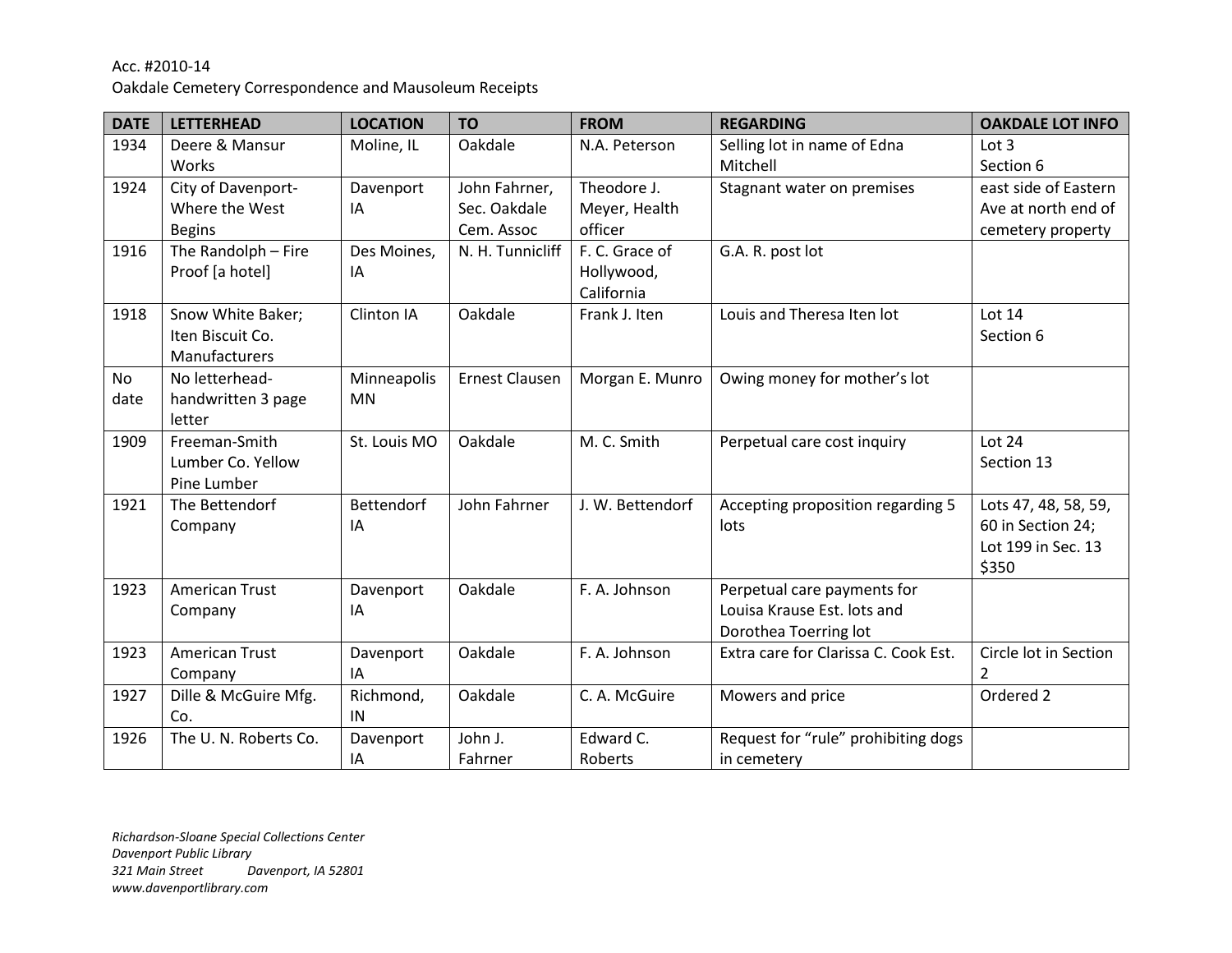Oakdale Cemetery Correspondence and Mausoleum Receipts

| <b>DATE</b> | <b>LETTERHEAD</b>                 | <b>LOCATION</b> | <b>TO</b> | <b>FROM</b>         | <b>REGARDING</b>                   | <b>OAKDALE LOT INFO</b> |
|-------------|-----------------------------------|-----------------|-----------|---------------------|------------------------------------|-------------------------|
| 1929        | Home Undertaking Co.              | Seattle         | Oakdale   | V. N. Lail, cashier | Ashes of                           | Lot 78                  |
|             |                                   |                 |           | Home                | Mrs. Josephine Miller to be placed | Section 4 N 1/2         |
|             |                                   |                 |           | Undertaking Co.     | in grave belonging to Frank Baird  |                         |
| 1930        | Seth Temple, Architect            | Davenport       |           |                     | Design of mausoleum                |                         |
| 1931        | Seth Temple, Architect            | Davenport       |           |                     | Architect's supervision of         |                         |
|             |                                   |                 |           |                     | mausoleum                          |                         |
| 1931        | Wm. H. Mast-Nursery               | Davenport       |           |                     | Plantings purchased for grounds    |                         |
| 1931        | Tri-City Blue Print Co.           | Moline          |           |                     | Mauseoleum architectural           |                         |
|             |                                   |                 |           |                     | drawings                           |                         |
| 1931        | Thuenen & Thuenen                 | Davenport       |           |                     | Law office                         |                         |
| 1931        | Ambrose H. Weaver                 | Davenport       |           |                     | For architectural drawings of the  |                         |
|             |                                   |                 |           |                     | mausoleum                          |                         |
| 1931        | Hill & Fredericks, Inc.           | Davenport       |           |                     | Morticians                         |                         |
| 1931        | Frigid Fluid Co., Inc.            | Chicago         |           |                     |                                    |                         |
| 1931        | Zoeckler's Office                 | Davenport       |           |                     |                                    |                         |
|             | Furniture & Supplies              |                 |           |                     |                                    |                         |
| 1931        | Fidlar & Chambers Co.             | Davenport       |           |                     |                                    |                         |
|             |                                   |                 |           |                     |                                    |                         |
| 1931        | Louis Hanssen's Sons              | Davenport       |           |                     |                                    |                         |
| 1931        | <b>Builders Sand &amp; Gravel</b> | Davenport       |           |                     |                                    |                         |
|             | Co. and Builders Lime             |                 |           |                     |                                    |                         |
|             | & Cement Co.                      |                 |           |                     |                                    |                         |
| 1931        | P.I. Fulton, General              | Davenport       |           |                     | Material & labor used at           |                         |
|             | Contractor                        |                 |           |                     | mausoleum                          |                         |
| 1932        | George M. Bechtel &               | Davenport       |           |                     |                                    |                         |
|             | Co.                               |                 |           |                     |                                    |                         |
| 1932        | Oakdale Abbey-                    | Davenport       |           |                     | Statement of account of Mrs.       |                         |
|             | Heister Mausoleum Co.             |                 |           |                     | Emma Bertram for janitorial        |                         |
|             | <b>Builders</b>                   |                 |           |                     | service. Reverse has promotional   |                         |
|             |                                   |                 |           |                     | info regarding the new             |                         |
|             |                                   |                 |           |                     | mausoleum                          |                         |
| 1933        | Thuenen & Thuenen                 |                 |           |                     |                                    |                         |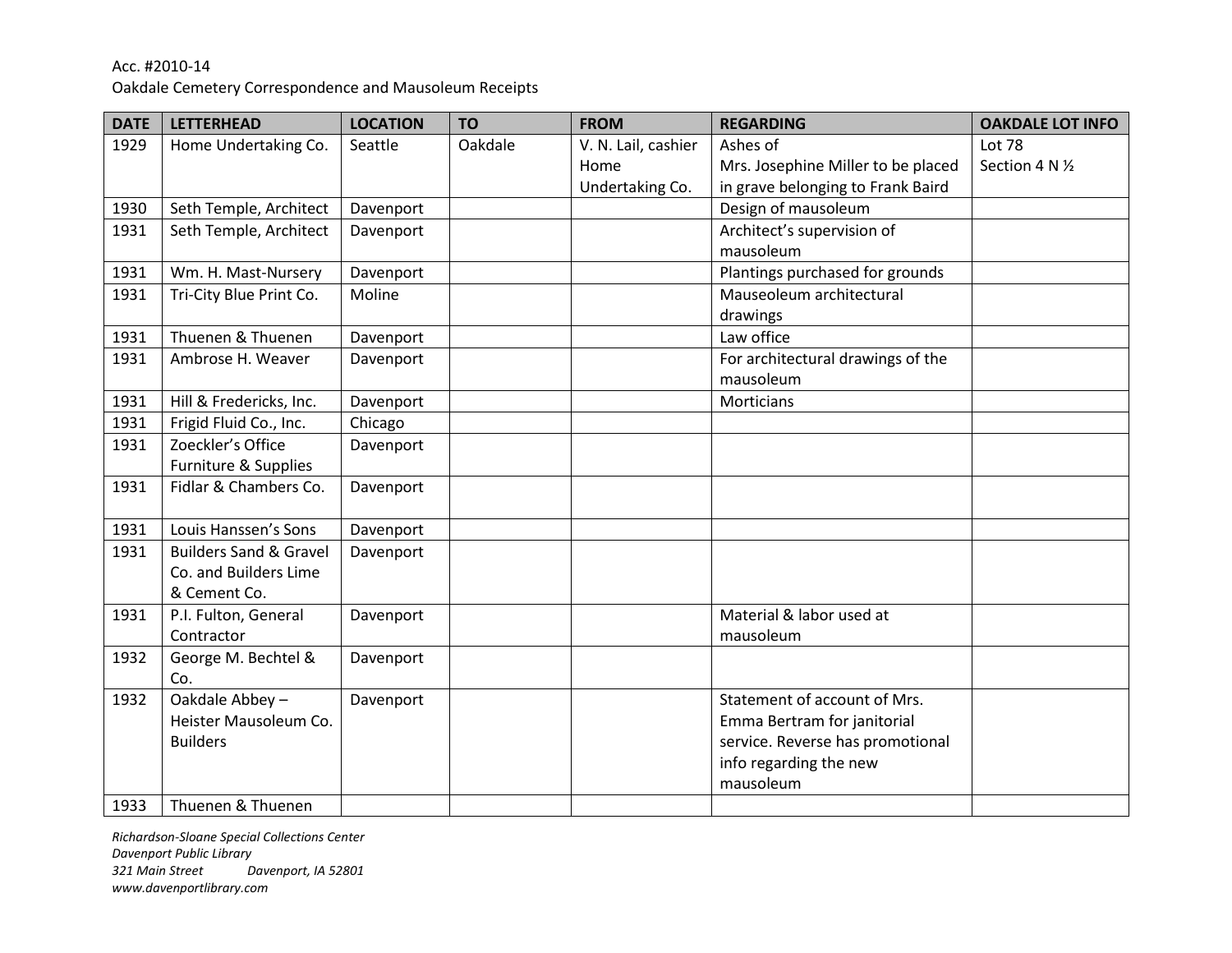Oakdale Cemetery Correspondence and Mausoleum Receipts

| <b>DATE</b> | <b>LETTERHEAD</b>           | <b>LOCATION</b>           | <b>TO</b> | <b>FROM</b> | <b>REGARDING</b>                    | <b>OAKDALE LOT INFO</b> |
|-------------|-----------------------------|---------------------------|-----------|-------------|-------------------------------------|-------------------------|
| 1933        | Peoples Light Co.           |                           |           |             |                                     |                         |
| 1933        | Allison, Paulsen & Bell     |                           |           |             |                                     |                         |
| 1933        | Fred N. Ruhl Funeral        | 12 <sup>th</sup> & Ripley |           |             |                                     |                         |
|             | Home                        | Davenport                 |           |             |                                     |                         |
| 1933        | Davenport Bank &            |                           |           |             |                                     |                         |
|             | Trust Co.                   |                           |           |             |                                     |                         |
| 1933        | Hourigan & Son              |                           |           |             |                                     |                         |
| 1933        | Receipts for Mrs.           |                           |           |             |                                     |                         |
|             | Emma Bertram                |                           |           |             |                                     |                         |
|             | Janitorial Service          |                           |           |             |                                     |                         |
| 1934        | Davenport Bank &            |                           |           |             |                                     |                         |
|             | Trust Co.                   |                           |           |             |                                     |                         |
| 1934        | <b>Bosse</b>                |                           |           |             |                                     |                         |
| 1934        | Louis Hanssen's Sons        |                           |           |             |                                     |                         |
| 1934        | Mel Foster Co.              |                           |           |             |                                     |                         |
| 1934        | Allison, Paulsen & Co.      |                           |           |             |                                     |                         |
| 1934        | <b>Receipt from Oakdale</b> |                           |           |             | for janitorial service of Mrs. Emma |                         |
|             | & Fairmount                 |                           |           |             | Bertram                             |                         |
|             | Mausoleum                   |                           |           |             |                                     |                         |
|             | Association                 |                           |           |             |                                     |                         |
| 1935        | Davenport Bank &            |                           |           |             |                                     |                         |
|             | Trust                       |                           |           |             |                                     |                         |
| 1935        | Peoples Light Co.           |                           |           |             |                                     |                         |
| 1935        | Rock Island Fuel Co.        |                           |           |             |                                     |                         |
| 1935        | Receipts                    |                           |           |             | For janitorial services Mrs. Emma   |                         |
|             |                             |                           |           |             | Bertram                             |                         |
| 1936        | Braden Sales & Service      |                           |           |             |                                     |                         |
|             | Inc.                        |                           |           |             |                                     |                         |
| 1936        | Rock Island Fuel Co.        |                           |           |             |                                     |                         |
| 1936        | The Printcrafters           |                           |           |             |                                     |                         |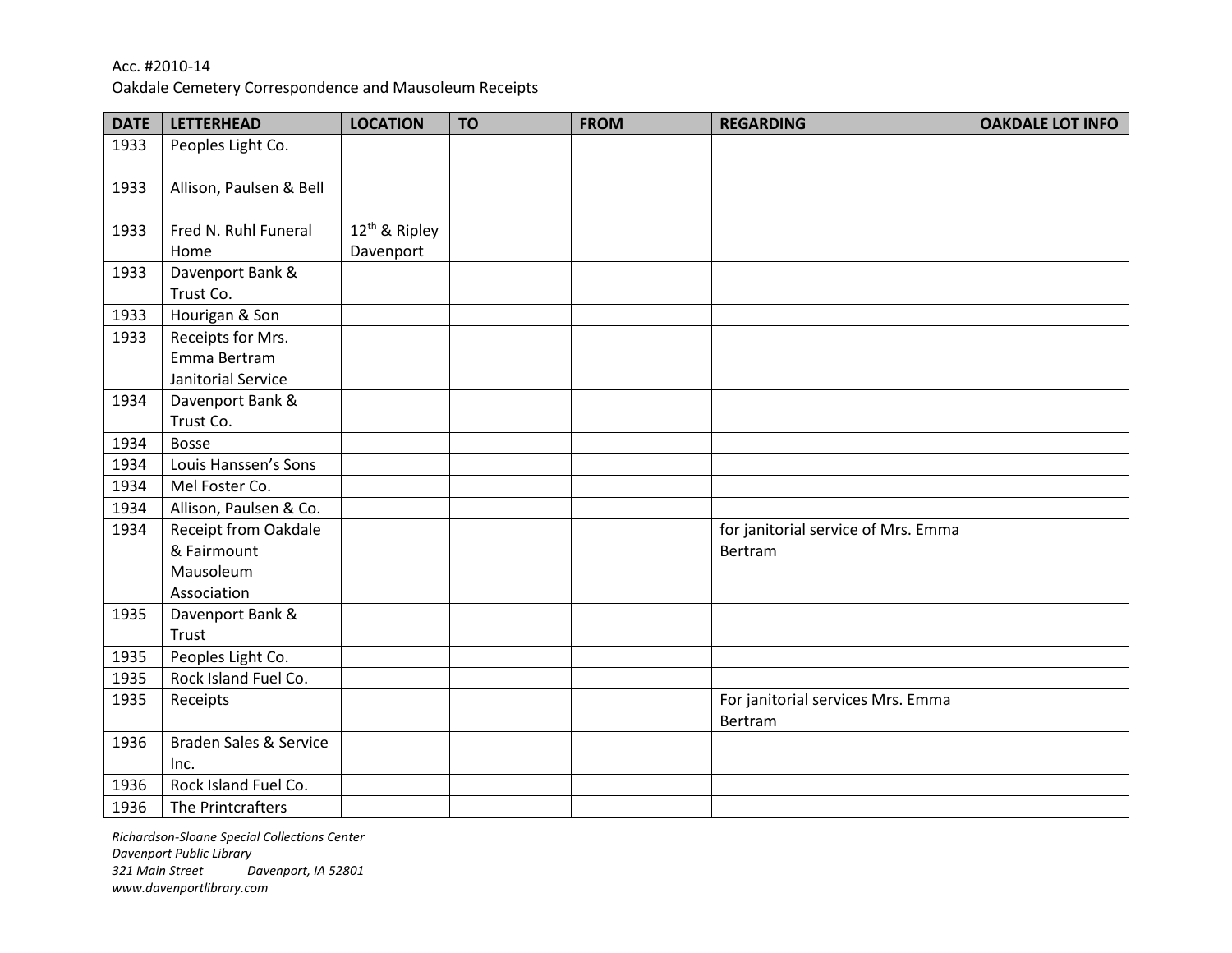Oakdale Cemetery Correspondence and Mausoleum Receipts

| <b>DATE</b> | <b>LETTERHEAD</b>        | <b>LOCATION</b> | <b>TO</b> | <b>FROM</b> | <b>REGARDING</b>                  | <b>OAKDALE LOT INFO</b>     |
|-------------|--------------------------|-----------------|-----------|-------------|-----------------------------------|-----------------------------|
| 1936        | Hill's Dry Goods Co.     |                 |           |             |                                   |                             |
| 1936        | Shell Petroleum          |                 |           |             |                                   |                             |
|             | Corporation              |                 |           |             |                                   |                             |
| 1936        | People's Light Co.       |                 |           |             |                                   |                             |
| 1936        | Davenport Bank &         |                 |           |             |                                   |                             |
|             | Trust                    |                 |           |             |                                   |                             |
| 1936        | Helen L. Wallace         |                 |           |             |                                   |                             |
| 1936        | Affidavit of Publication |                 |           |             |                                   |                             |
| 1936        | E. Berry                 |                 |           |             |                                   |                             |
| 1936        | Steffen Kleinhen Co.     |                 |           |             |                                   |                             |
| 1936        | Priester Quail & Co.     |                 |           |             |                                   |                             |
| 1936        | First Trust & Savings    |                 |           |             |                                   |                             |
|             | bank                     |                 |           |             |                                   |                             |
| 1936        | Receipts                 |                 |           |             | For janitorial services Mrs. Emma |                             |
|             |                          |                 |           |             | Bertram                           |                             |
| 1937        | Receipts                 |                 |           |             | Koenig                            | $G24T5 - 28$                |
| 1937        | Receipts                 |                 |           |             | Slevin                            | $141 - 11$                  |
| 1937        | Receipts                 |                 |           |             | Petersen, Frank                   | $W$ $\frac{1}{2}$ 34 - 16   |
| 1937        | Receipts                 |                 |           |             | Kohr                              | $13 - 13$                   |
| 1937        | Receipts                 |                 |           |             | Geherman                          | $196 - 13$                  |
| 1937        | Receipts                 |                 |           |             | Hansen, Hans                      | $100 - 17$ SW $\frac{1}{2}$ |
|             |                          |                 |           |             |                                   | 1448 West 14th St.          |
| 1937        | Receipts                 |                 |           |             | Noack, Bertha                     | $101 - 17$                  |
|             |                          |                 |           |             |                                   | 1644 Brown Street           |
|             |                          |                 |           |             |                                   | Bettendorf                  |
| 1937        | Receipts for individuals |                 |           |             | Dr. Wm. H. Kimball                |                             |
|             |                          |                 |           |             | R. P. Bertram                     |                             |
|             |                          |                 |           |             | Chas. Frock/Fock                  |                             |
|             |                          |                 |           |             | Carl Fock                         |                             |
|             |                          |                 |           |             | Geo. Martens                      |                             |
| 1937        | Receipt                  |                 |           |             | For janitorial services Emma      |                             |
|             |                          |                 |           |             | Bertram                           |                             |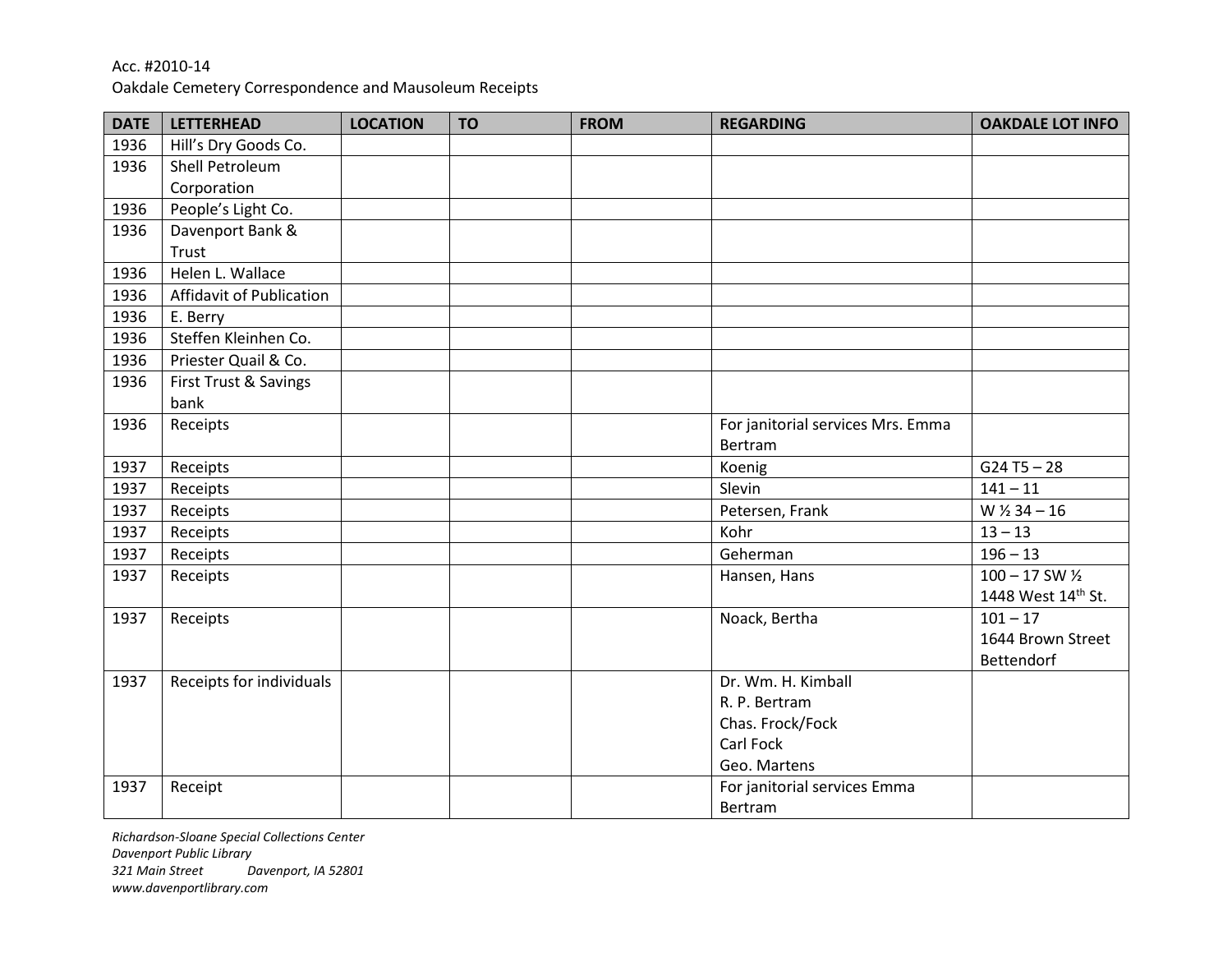Oakdale Cemetery Correspondence and Mausoleum Receipts

| <b>DATE</b> | <b>LETTERHEAD</b>                 | <b>LOCATION</b> | <b>TO</b> | <b>FROM</b> | <b>REGARDING</b>                  | <b>OAKDALE LOT INFO</b> |
|-------------|-----------------------------------|-----------------|-----------|-------------|-----------------------------------|-------------------------|
| 1937        | Peoples Light Co.                 |                 |           |             |                                   |                         |
| 1937        | <b>Builders Sand &amp; Gravel</b> |                 |           |             |                                   |                         |
|             | Co.                               |                 |           |             |                                   |                         |
| 1937        | <b>Builders Lime &amp;</b>        |                 |           |             |                                   |                         |
|             | Cement Co.                        |                 |           |             |                                   |                         |
| 1937        | <b>Braden Sales &amp; Service</b> |                 |           |             |                                   |                         |
|             |                                   |                 |           |             |                                   |                         |
| 1937        | Shell Petroleum Corp              |                 |           |             |                                   |                         |
| 1937        | Davenport Bank &                  |                 |           |             |                                   |                         |
|             | Trust                             |                 |           |             |                                   |                         |
| 1937        | Hill's Department                 |                 |           |             |                                   |                         |
|             | Store                             |                 |           |             |                                   |                         |
| 1937        | Edward C. Mueller                 |                 |           |             | Thank you                         |                         |
|             | Family                            |                 |           |             |                                   |                         |
| 1937        | Jacob Vogler                      |                 |           |             |                                   |                         |
| 1937        | Times Co.                         |                 |           |             |                                   |                         |
| 1937        | Mel Foster Co.                    |                 |           |             |                                   |                         |
| 1937        | Electrolux Inc.                   |                 |           |             |                                   |                         |
| 1937        | Western Stoneware                 | Monmouth        |           |             |                                   |                         |
|             | Co.                               | IL              |           |             |                                   |                         |
| 1937        | East Davenport Fuel &             |                 |           |             |                                   |                         |
|             | Lumber Co.                        |                 |           |             |                                   |                         |
| 1937        | Dohrn Transfer Co.                |                 |           |             |                                   |                         |
| 1937        | <b>Edwin Gertz Timming</b>        |                 |           |             |                                   |                         |
|             | & Sheet Metal                     |                 |           |             |                                   |                         |
| 1937        | <b>Byers Office</b>               |                 |           |             |                                   |                         |
|             | Equipment                         |                 |           |             |                                   |                         |
| 1937        | <b>First National Bank</b>        |                 |           |             |                                   |                         |
| 1937        | A.W. Young, contractor            |                 |           |             |                                   |                         |
| 1937        | Thuenan & Thuenen                 |                 |           |             |                                   |                         |
| 1937        | Receipts                          |                 |           |             | For Bertram and other individuals |                         |
| 1938        | Steffen-Kleinhen Co.              |                 |           |             |                                   |                         |